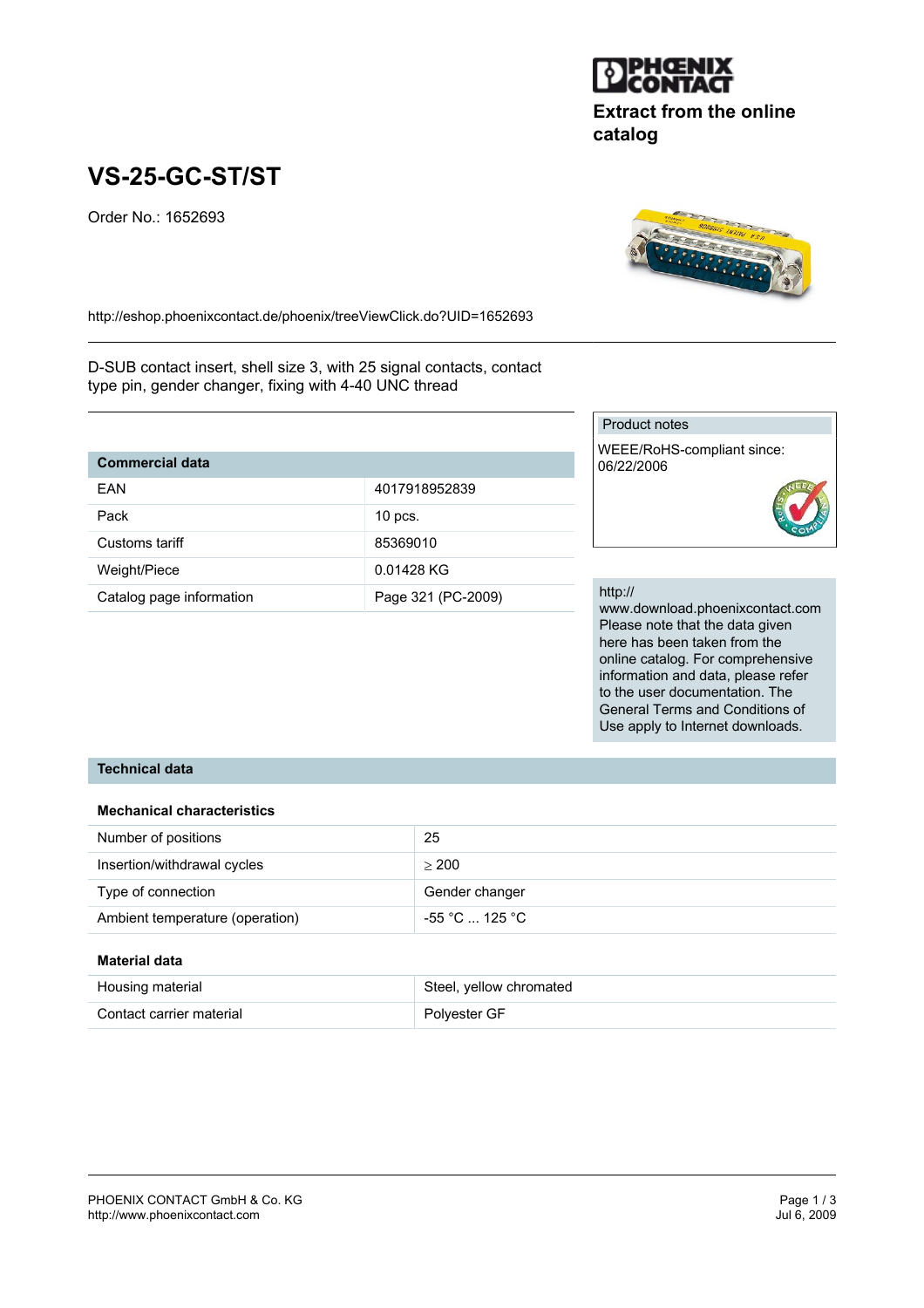| Contact material                   | Copper alloy                 |
|------------------------------------|------------------------------|
| Contact surface material           | Hard gold-plated over nickel |
| Inflammability class acc. to UL 94 | V0                           |
| <b>Electrical characteristics</b>  |                              |
| Rated voltage (III/3)              | 125V                         |
| Rated surge voltage                | $1$ kV                       |
| Rated current                      | 5 A                          |
|                                    |                              |

## **Drawings**

Dimensioned drawing



日  $\Box$ 



Gender changer